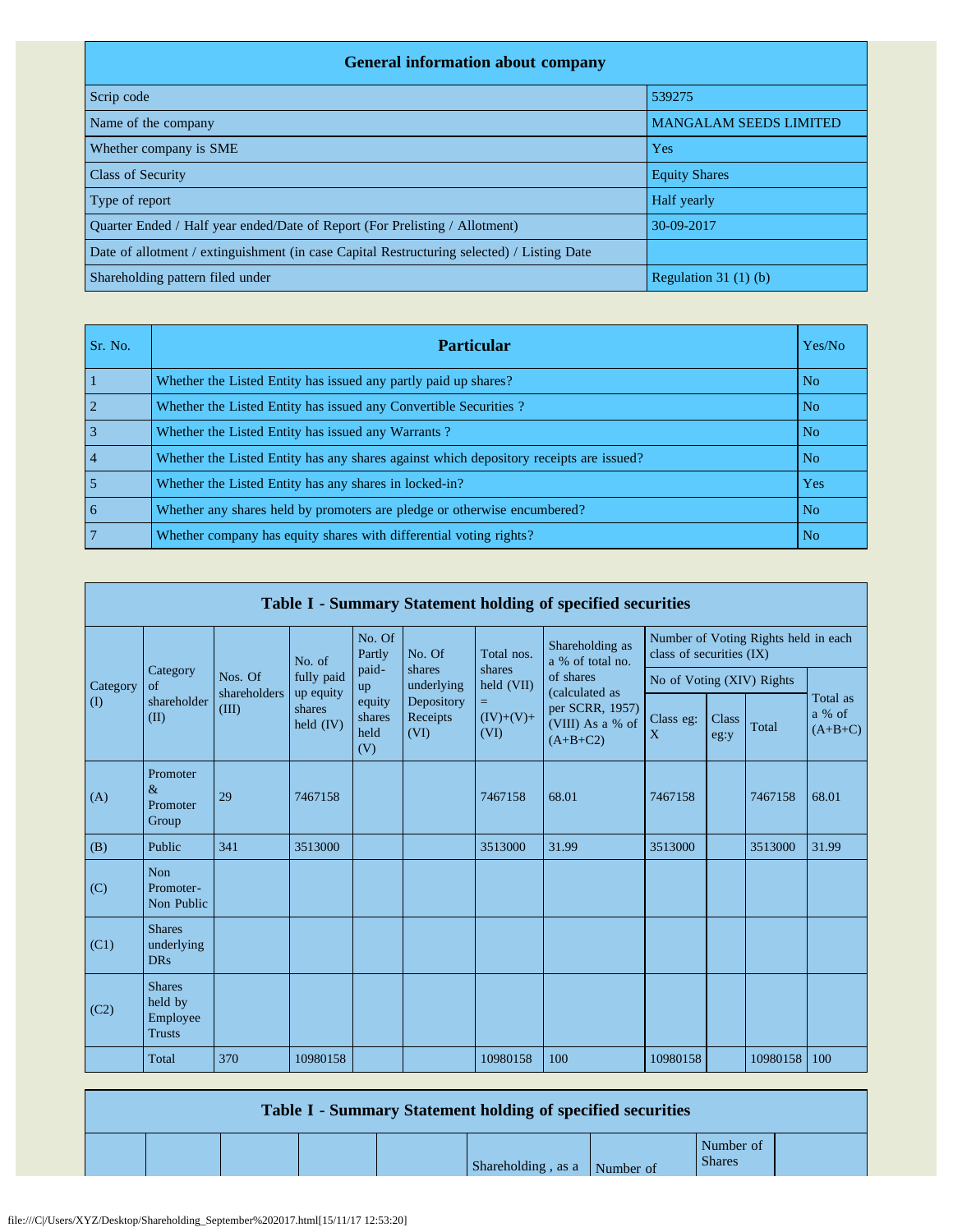|  | Category<br>$\rm (I)$ | Category<br>of<br>shareholder<br>(II)          | No. Of<br><b>Shares</b><br>Underlying<br>Outstanding | No. of<br><b>Shares</b><br>Underlying<br>Outstanding<br><b>Warrants</b><br>$(X_i)$ | No. Of Shares<br>Underlying<br>Outstanding<br>convertible<br>securities and<br>No. Of<br>Warrants (Xi)<br>(a) | % assuming full<br>conversion of<br>convertible<br>securities (as a                       | Locked in shares<br>(XII) |                                                         | pledged or<br>otherwise<br>encumbered<br>(XIII) |                                                       | Number of<br>equity shares<br>held in |
|--|-----------------------|------------------------------------------------|------------------------------------------------------|------------------------------------------------------------------------------------|---------------------------------------------------------------------------------------------------------------|-------------------------------------------------------------------------------------------|---------------------------|---------------------------------------------------------|-------------------------------------------------|-------------------------------------------------------|---------------------------------------|
|  |                       |                                                | convertible<br>securities<br>(X)                     |                                                                                    |                                                                                                               | percentage of<br>diluted share<br>capital) $(XI)=$<br>$(VII)+(X)$ As a %<br>of $(A+B+C2)$ | No. $(a)$                 | As a<br>$%$ of<br>total<br><b>Shares</b><br>held<br>(b) | No.<br>(a)                                      | As a<br>% of<br>total<br><b>Shares</b><br>held<br>(b) | dematerialized<br>form $(XIV)$        |
|  | (A)                   | Promoter<br>$\&$<br>Promoter<br>Group          |                                                      |                                                                                    |                                                                                                               | 68.01                                                                                     | 2233640                   | 29.91                                                   |                                                 |                                                       | 7467158                               |
|  | (B)                   | Public                                         |                                                      |                                                                                    |                                                                                                               | 31.99                                                                                     | $\overline{0}$            | $\overline{0}$                                          |                                                 |                                                       | 3513000                               |
|  | (C)                   | <b>Non</b><br>Promoter-<br>Non Public          |                                                      |                                                                                    |                                                                                                               |                                                                                           |                           |                                                         |                                                 |                                                       |                                       |
|  | (C1)                  | <b>Shares</b><br>underlying<br><b>DRs</b>      |                                                      |                                                                                    |                                                                                                               |                                                                                           |                           |                                                         |                                                 |                                                       |                                       |
|  | (C2)                  | Shares held<br>by<br>Employee<br><b>Trusts</b> |                                                      |                                                                                    |                                                                                                               |                                                                                           |                           |                                                         |                                                 |                                                       |                                       |
|  |                       | Total                                          |                                                      |                                                                                    |                                                                                                               | 100                                                                                       | 2233640                   | 20.34                                                   |                                                 |                                                       | 10980158                              |

|                                                                             | Table II - Statement showing shareholding pattern of the Promoter and Promoter Group                    |                       |                                    |                                       |                                              |                                   |                                                                                   |                               |                      |                                 |                                           |
|-----------------------------------------------------------------------------|---------------------------------------------------------------------------------------------------------|-----------------------|------------------------------------|---------------------------------------|----------------------------------------------|-----------------------------------|-----------------------------------------------------------------------------------|-------------------------------|----------------------|---------------------------------|-------------------------------------------|
|                                                                             |                                                                                                         |                       |                                    | No.<br>Of                             |                                              |                                   | Shareholding<br>as a % of                                                         | each class of securities (IX) |                      | Number of Voting Rights held in |                                           |
|                                                                             |                                                                                                         | Nos. Of               | No. of<br>fully paid               | Partly<br>paid-                       | No. Of<br>shares                             | Total nos.<br>shares              | total no. of<br>shares                                                            | No of Voting (XIV) Rights     |                      |                                 | Total                                     |
| Sr.                                                                         | Category &<br>Name of the<br>Shareholders (I)                                                           | shareholders<br>(III) | up equity<br>shares<br>held $(IV)$ | up<br>equity<br>shares<br>held<br>(V) | underlying<br>Depository<br>Receipts<br>(VI) | held (VII)<br>$(IV)+(V)+$<br>(VI) | <i>(calculated)</i><br>as per<br>SCRR.<br>1957) (VIII)<br>As a % of<br>$(A+B+C2)$ | Class eg:<br>X                | <b>Class</b><br>eg:y | Total                           | as a %<br>of<br>Total<br>Voting<br>rights |
| $\mathbf{A}$                                                                | Table II - Statement showing shareholding pattern of the Promoter and Promoter Group                    |                       |                                    |                                       |                                              |                                   |                                                                                   |                               |                      |                                 |                                           |
| (1)                                                                         | Indian                                                                                                  |                       |                                    |                                       |                                              |                                   |                                                                                   |                               |                      |                                 |                                           |
| (a)                                                                         | Individuals/Hindu<br>undivided Family                                                                   | 29                    | 7467158                            |                                       |                                              | 7467158                           | 68.01                                                                             | 7467158                       |                      | 7467158                         | 68.01                                     |
| Sub-Total $(A)(1)$                                                          |                                                                                                         | 29                    | 7467158                            |                                       |                                              | 7467158                           | 68.01                                                                             | 7467158                       |                      | 7467158                         | 68.01                                     |
| (2)                                                                         | Foreign                                                                                                 |                       |                                    |                                       |                                              |                                   |                                                                                   |                               |                      |                                 |                                           |
| Total Shareholding of<br>Promoter and Promoter<br>Group $(A)=(A)(1)+(A)(2)$ |                                                                                                         | 29                    | 7467158                            |                                       |                                              | 7467158                           | 68.01                                                                             | 7467158                       |                      | 7467158                         | 68.01                                     |
| $\, {\bf B}$                                                                | Table III - Statement showing shareholding pattern of the Public shareholder                            |                       |                                    |                                       |                                              |                                   |                                                                                   |                               |                      |                                 |                                           |
| (1)                                                                         | <b>Institutions</b>                                                                                     |                       |                                    |                                       |                                              |                                   |                                                                                   |                               |                      |                                 |                                           |
| (3)                                                                         | Non-institutions                                                                                        |                       |                                    |                                       |                                              |                                   |                                                                                   |                               |                      |                                 |                                           |
| (a(i))                                                                      | Individuals -<br>i.Individual<br>shareholders<br>holding nominal<br>share capital up<br>to Rs. 2 lakhs. | 299                   | 1527000                            |                                       |                                              | 1527000                           | 13.91                                                                             | 1527000                       |                      | 1527000                         | 13.91                                     |
|                                                                             | Individuals - ii.                                                                                       |                       |                                    |                                       |                                              |                                   |                                                                                   |                               |                      |                                 |                                           |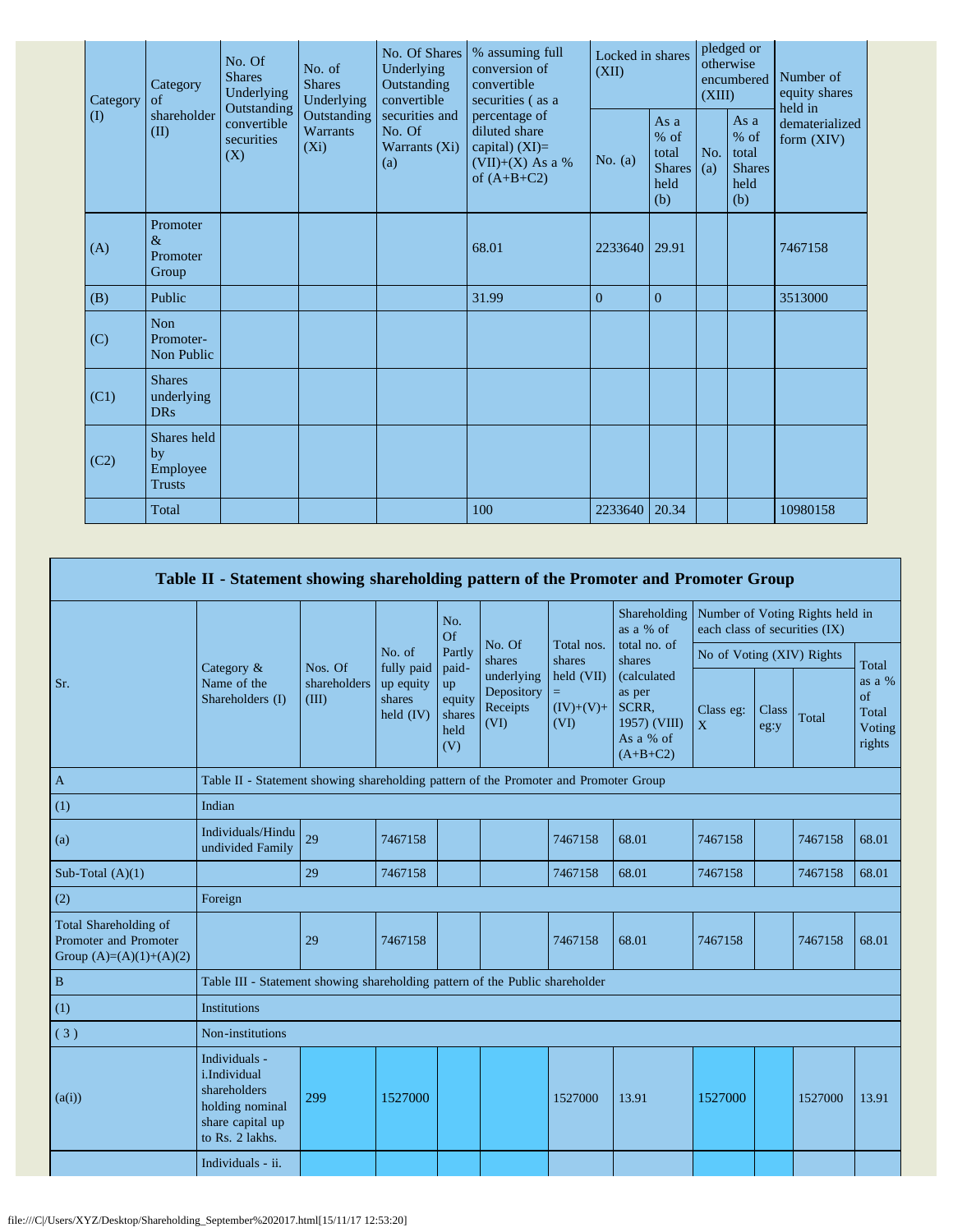| (a(ii))                                                           | Individual<br>shareholders<br>holding nominal<br>share capital in<br>excess of Rs. 2<br>lakhs. | 21  | 1638000  |  | 1638000  | 14.92 | 1638000  | 1638000  | 14.92 |
|-------------------------------------------------------------------|------------------------------------------------------------------------------------------------|-----|----------|--|----------|-------|----------|----------|-------|
| (b)                                                               | <b>NBFCs</b><br>registered with<br><b>RBI</b>                                                  |     | 3000     |  | 3000     | 0.03  | 3000     | 3000     | 0.03  |
| (e)                                                               | Any Other<br>(specify)                                                                         | 20  | 345000   |  | 345000   | 3.14  | 345000   | 345000   | 3.14  |
| Sub-Total $(B)(3)$                                                |                                                                                                | 341 | 3513000  |  | 3513000  | 31.99 | 3513000  | 3513000  | 31.99 |
| <b>Total Public</b><br>Shareholding<br>$(B)=(B)(1)+(B)(2)+(B)(3)$ |                                                                                                | 341 | 3513000  |  | 3513000  | 31.99 | 3513000  | 3513000  | 31.99 |
| $\mathcal{C}$                                                     | Table IV - Statement showing shareholding pattern of the Non Promoter- Non Public shareholder  |     |          |  |          |       |          |          |       |
| Total ( $A+B+C2$ )                                                |                                                                                                | 370 | 10980158 |  | 10980158 | 100   | 10980158 | 10980158 | 100   |
| Total $(A+B+C)$                                                   |                                                                                                | 370 | 10980158 |  | 10980158 | 100   | 10980158 | 10980158 | 100   |

|                                                                             |                                                      |                                       |                                                                     | Table II - Statement showing shareholding pattern of the Promoter and Promoter Group          |                                        |                                                       |                                                                               |                                                       |                                       |
|-----------------------------------------------------------------------------|------------------------------------------------------|---------------------------------------|---------------------------------------------------------------------|-----------------------------------------------------------------------------------------------|----------------------------------------|-------------------------------------------------------|-------------------------------------------------------------------------------|-------------------------------------------------------|---------------------------------------|
| Sr.                                                                         | No. Of<br><b>Shares</b><br>Underlying<br>Outstanding | No. of<br><b>Shares</b><br>Underlying | No. Of<br><b>Shares</b><br>Underlying<br>Outstanding<br>convertible | Shareholding, as<br>a % assuming<br>full conversion<br>of convertible<br>securities (as a     | Number of<br>Locked in shares<br>(XII) |                                                       | Number of<br><b>Shares</b><br>pledged or<br>otherwise<br>encumbered<br>(XIII) |                                                       | Number of<br>equity shares<br>held in |
|                                                                             | convertible<br>securities<br>(X)                     | Outstanding<br>Warrants<br>$(X_i)$    | securities<br>and No. Of<br><b>Warrants</b><br>$(Xi)$ (a)           | percentage of<br>diluted share<br>capital) $(XI)$ =<br>$(VII)+(X)$ As a<br>% of $(A+B+C2)$    | No. $(a)$                              | As a<br>% of<br>total<br><b>Shares</b><br>held<br>(b) | No.<br>(a)                                                                    | As a<br>% of<br>total<br><b>Shares</b><br>held<br>(b) | dematerialized<br>form (XIV)          |
| $\mathbf{A}$                                                                |                                                      |                                       |                                                                     | Table II - Statement showing shareholding pattern of the Promoter and Promoter Group          |                                        |                                                       |                                                                               |                                                       |                                       |
| (1)                                                                         | Indian                                               |                                       |                                                                     |                                                                                               |                                        |                                                       |                                                                               |                                                       |                                       |
| (a)                                                                         |                                                      |                                       |                                                                     | 68.01                                                                                         | 2233640 29.91                          |                                                       |                                                                               |                                                       | 7467158                               |
| Sub-Total $(A)(1)$                                                          |                                                      |                                       |                                                                     | 68.01                                                                                         | 2233640                                | 29.91                                                 |                                                                               |                                                       | 7467158                               |
| (2)                                                                         | Foreign                                              |                                       |                                                                     |                                                                                               |                                        |                                                       |                                                                               |                                                       |                                       |
| Total Shareholding of<br>Promoter and Promoter<br>Group $(A)=(A)(1)+(A)(2)$ |                                                      |                                       |                                                                     | 68.01                                                                                         | 2233640                                | 29.91                                                 |                                                                               |                                                       | 7467158                               |
| B                                                                           |                                                      |                                       |                                                                     | Table III - Statement showing shareholding pattern of the Public shareholder                  |                                        |                                                       |                                                                               |                                                       |                                       |
| (1)                                                                         | <b>Institutions</b>                                  |                                       |                                                                     |                                                                                               |                                        |                                                       |                                                                               |                                                       |                                       |
| (3)                                                                         | Non-institutions                                     |                                       |                                                                     |                                                                                               |                                        |                                                       |                                                                               |                                                       |                                       |
| (a(i))                                                                      |                                                      |                                       |                                                                     | 13.91                                                                                         | $\overline{0}$                         | $\mathbf{0}$                                          |                                                                               |                                                       | 1527000                               |
| (a(ii))                                                                     |                                                      |                                       |                                                                     | 14.92                                                                                         | $\overline{0}$                         | $\overline{0}$                                        |                                                                               |                                                       | 1638000                               |
| (b)                                                                         |                                                      |                                       |                                                                     | 0.03                                                                                          | $\overline{0}$                         | $\overline{0}$                                        |                                                                               |                                                       | 3000                                  |
| (e)                                                                         |                                                      |                                       |                                                                     | 3.14                                                                                          | $\overline{0}$                         | $\overline{0}$                                        |                                                                               |                                                       | 345000                                |
| Sub-Total $(B)(3)$                                                          |                                                      |                                       |                                                                     | 31.99                                                                                         | $\overline{0}$                         | $\overline{0}$                                        |                                                                               |                                                       | 3513000                               |
| <b>Total Public</b><br>Shareholding<br>$(B)=(B)(1)+(B)(2)+(B)(3)$           |                                                      |                                       |                                                                     | 31.99                                                                                         | $\mathbf{0}$                           | $\mathbf{0}$                                          |                                                                               |                                                       | 3513000                               |
| $\mathbf C$                                                                 |                                                      |                                       |                                                                     | Table IV - Statement showing shareholding pattern of the Non Promoter- Non Public shareholder |                                        |                                                       |                                                                               |                                                       |                                       |
|                                                                             |                                                      |                                       |                                                                     |                                                                                               |                                        |                                                       |                                                                               |                                                       |                                       |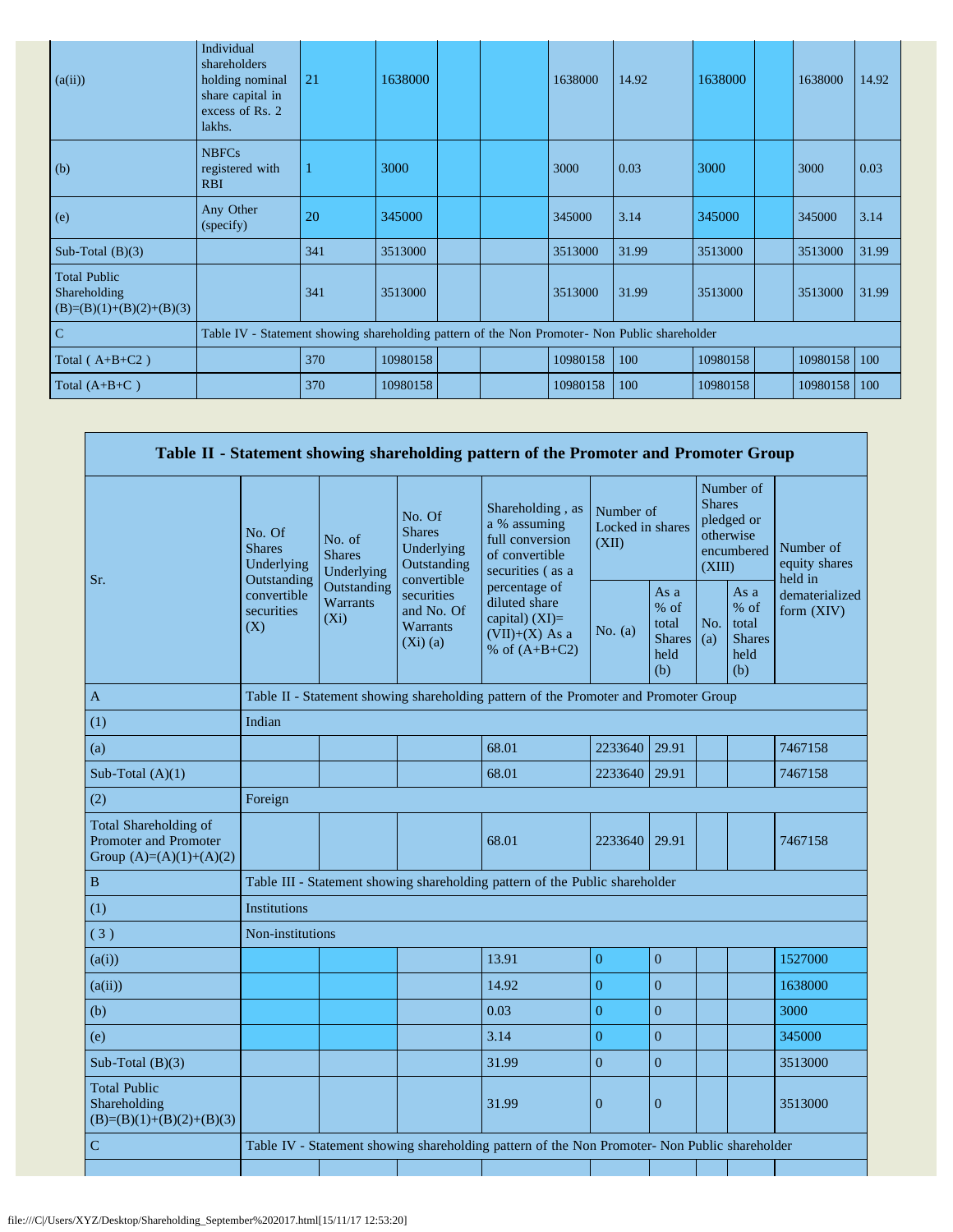| $Total (A+B+C2)$       |  | 100 | 2233640   20.34 |  | 10980158 |
|------------------------|--|-----|-----------------|--|----------|
| $\Gamma$ Total (A+B+C) |  | 100 | 2233640   20.34 |  | 10980158 |

| <b>Individuals/Hindu undivided Family</b>                                                                                     |                                                               |                                                        |                                                             |                                                            |                                                        |                                                        |                                                   |  |  |  |  |  |  |
|-------------------------------------------------------------------------------------------------------------------------------|---------------------------------------------------------------|--------------------------------------------------------|-------------------------------------------------------------|------------------------------------------------------------|--------------------------------------------------------|--------------------------------------------------------|---------------------------------------------------|--|--|--|--|--|--|
| Searial No.                                                                                                                   | 1                                                             | $\boldsymbol{2}$                                       | 3                                                           | $\overline{4}$                                             | 5                                                      | 6                                                      | $\overline{7}$                                    |  |  |  |  |  |  |
| Name of the<br>Shareholders<br>$\mathbf{I}$                                                                                   | <b>NARSINHBHAI</b><br><b>JETHALAL</b><br><b>PATEL HUF</b>     | <b>NATHALAL</b><br><b>JETHALAL</b><br><b>PATEL HUF</b> | <b>DHANJIBHAI</b><br><b>SHIVRAMBHAI</b><br><b>PATEL HUF</b> | <b>KALPESHKUMAR</b><br><b>NATHALAL</b><br><b>PATEL HUF</b> | <b>MEHUL</b><br><b>NARSINHBHAI</b><br><b>PATEL HUF</b> | <b>MAFATLAL</b><br><b>JETHALAL</b><br><b>PATEL HUF</b> | <b>PRAVINBHAI</b><br><b>MAFATLAL</b><br>PATEL HUF |  |  |  |  |  |  |
| PAN (II)                                                                                                                      | AAHHN2425F                                                    | AAHHN2462E                                             | AAIHD2938Q                                                  | AAKHK4931Q                                                 | AANHM5246H                                             | AANHM5247G                                             | AANHP6193G                                        |  |  |  |  |  |  |
| No. of fully<br>paid up equity<br>shares held<br>(IV)                                                                         | 153852                                                        | 52814                                                  | 133158                                                      | 157534                                                     | 49918                                                  | 119166                                                 | 153670                                            |  |  |  |  |  |  |
| No. Of Partly<br>paid-up equity<br>shares held<br>(V)                                                                         |                                                               |                                                        |                                                             |                                                            |                                                        |                                                        |                                                   |  |  |  |  |  |  |
| No. Of shares<br>underlying<br>Depository<br>Receipts (VI)                                                                    |                                                               |                                                        |                                                             |                                                            |                                                        |                                                        |                                                   |  |  |  |  |  |  |
| Total nos.<br>shares held<br>$(VII) =$<br>$(IV)+(V)+$<br>(VI)                                                                 | 153852                                                        | 52814                                                  | 133158                                                      | 157534                                                     | 49918                                                  | 119166                                                 | 153670                                            |  |  |  |  |  |  |
| Shareholding<br>as a % of<br>total no. of<br>shares<br>(calculated as<br>per SCRR,<br>1957) (VIII)<br>As a % of<br>$(A+B+C2)$ | 1.4                                                           | 0.48                                                   | 1.21                                                        | 1.43                                                       | 0.45                                                   | 1.09                                                   | 1.4                                               |  |  |  |  |  |  |
|                                                                                                                               | Number of Voting Rights held in each class of securities (IX) |                                                        |                                                             |                                                            |                                                        |                                                        |                                                   |  |  |  |  |  |  |
| Class eg:X                                                                                                                    | 153852                                                        | 52814                                                  | 133158                                                      | 157534                                                     | 49918                                                  | 119166                                                 | 153670                                            |  |  |  |  |  |  |
| Class eg:y                                                                                                                    |                                                               |                                                        |                                                             |                                                            |                                                        |                                                        |                                                   |  |  |  |  |  |  |
| Total                                                                                                                         | 153852                                                        | 52814                                                  | 133158                                                      | 157534                                                     | 49918                                                  | 119166                                                 | 153670                                            |  |  |  |  |  |  |
| Total as a %<br>of Total<br>Voting rights                                                                                     | 1.4                                                           | 0.48                                                   | 1.21                                                        | 1.43                                                       | 0.45                                                   | 1.09                                                   | 1.4                                               |  |  |  |  |  |  |
| No. Of Shares<br>Underlying<br>Outstanding<br>convertible<br>securities $(X)$                                                 |                                                               |                                                        |                                                             |                                                            |                                                        |                                                        |                                                   |  |  |  |  |  |  |
| No. of Shares<br>Underlying<br>Outstanding<br>Warrants (Xi)                                                                   |                                                               |                                                        |                                                             |                                                            |                                                        |                                                        |                                                   |  |  |  |  |  |  |
| No. Of Shares<br>Underlying<br>Outstanding<br>convertible<br>securities and<br>No. Of<br>Warrants (Xi)                        |                                                               |                                                        |                                                             |                                                            |                                                        |                                                        |                                                   |  |  |  |  |  |  |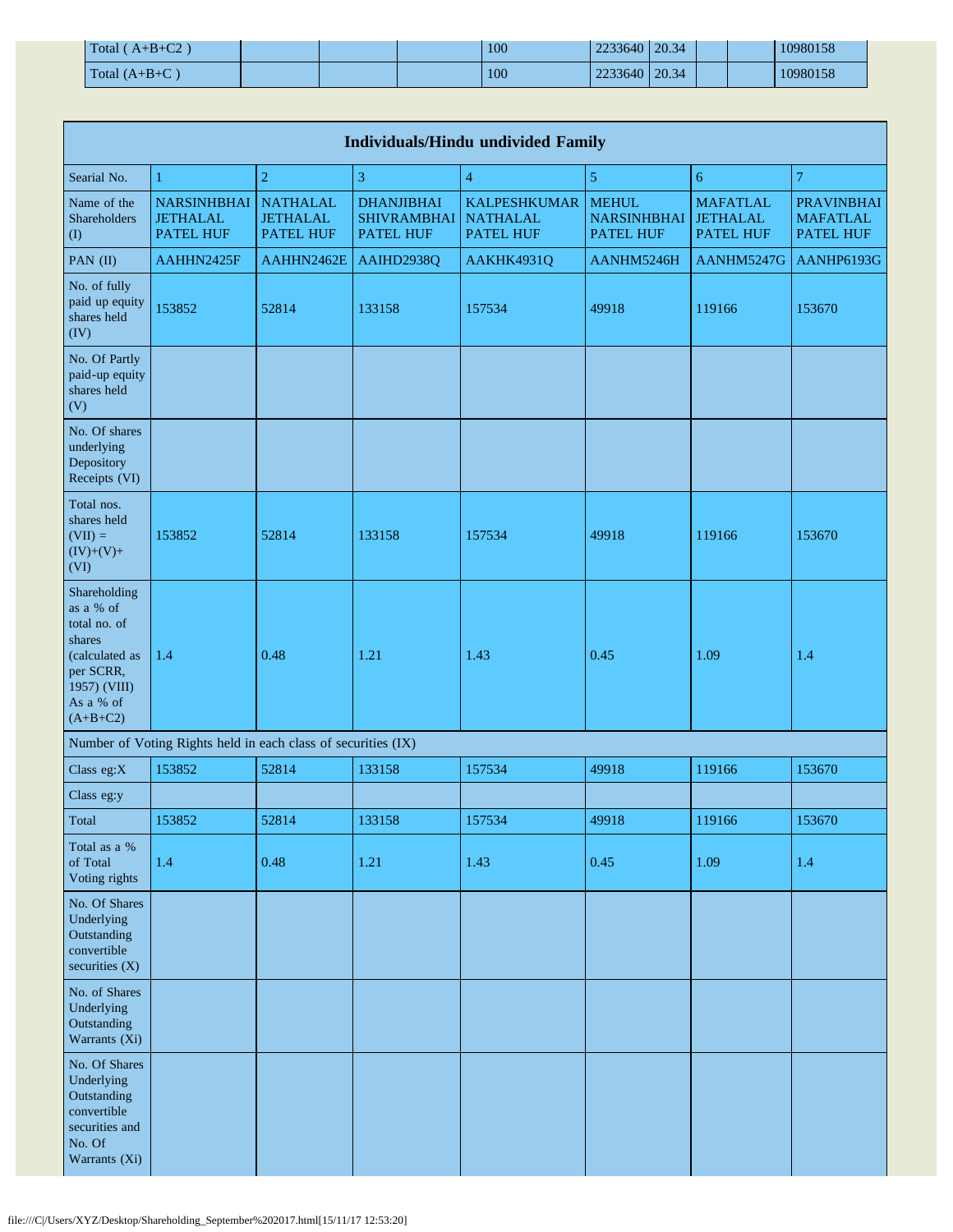| (a)                                                                                                                                                                                                 |                                                         |                  |                  |                  |                  |                  |                  |
|-----------------------------------------------------------------------------------------------------------------------------------------------------------------------------------------------------|---------------------------------------------------------|------------------|------------------|------------------|------------------|------------------|------------------|
| Shareholding,<br>as a %<br>assuming full<br>conversion of<br>convertible<br>securities (as<br>a percentage<br>of diluted<br>share capital)<br>$(XI)=$<br>$(VII)+(Xi)(a)$<br>As a % of<br>$(A+B+C2)$ | 1.4                                                     | 0.48             | 1.21             | 1.43             | 0.45             | 1.09             | 1.4              |
|                                                                                                                                                                                                     | Number of Locked in shares (XII)                        |                  |                  |                  |                  |                  |                  |
| No. $(a)$                                                                                                                                                                                           | $\boldsymbol{0}$                                        | $\boldsymbol{0}$ | $\boldsymbol{0}$ | $\mathbf{0}$     | $\boldsymbol{0}$ | $\boldsymbol{0}$ | $\boldsymbol{0}$ |
| As a % of<br>total Shares<br>held (b)                                                                                                                                                               | $\boldsymbol{0}$                                        | $\boldsymbol{0}$ | $\boldsymbol{0}$ | $\boldsymbol{0}$ | $\boldsymbol{0}$ | $\boldsymbol{0}$ | $\mathbf{0}$     |
|                                                                                                                                                                                                     | Number of Shares pledged or otherwise encumbered (XIII) |                  |                  |                  |                  |                  |                  |
| No. $(a)$                                                                                                                                                                                           |                                                         |                  |                  |                  |                  |                  |                  |
| As a % of<br>total Shares<br>held (b)                                                                                                                                                               |                                                         |                  |                  |                  |                  |                  |                  |
| Number of<br>equity shares<br>held in<br>dematerialized<br>form (XIV)                                                                                                                               | 153852                                                  | 52814            | 133158           | 157534           | 49918            | 119166           | 153670           |
|                                                                                                                                                                                                     | Reason for not providing PAN                            |                  |                  |                  |                  |                  |                  |
| Reason for<br>not providing<br>PAN                                                                                                                                                                  |                                                         |                  |                  |                  |                  |                  |                  |

|                                                                    | <b>Individuals/Hindu undivided Family</b>                 |                                                         |                                                    |                                                     |                                                    |                                                      |                                                         |  |  |  |  |  |  |
|--------------------------------------------------------------------|-----------------------------------------------------------|---------------------------------------------------------|----------------------------------------------------|-----------------------------------------------------|----------------------------------------------------|------------------------------------------------------|---------------------------------------------------------|--|--|--|--|--|--|
| Searial No.                                                        | 8                                                         | 9                                                       | 10                                                 | 11                                                  | 12                                                 | 13                                                   | 14                                                      |  |  |  |  |  |  |
| Name of the<br>Shareholders (I)                                    | <b>PRADIPKUMAR</b><br><b>NATHALAL</b><br><b>PATEL HUF</b> | <b>REVABHAI</b><br><b>JETHABHAI</b><br><b>PATEL HUF</b> | <b>NATHALAL</b><br><b>JETHALAL</b><br><b>PATEL</b> | <b>REVABHAI</b><br><b>JETHABHAI</b><br><b>PATEL</b> | <b>MAFATLAL</b><br><b>JETHALAL</b><br><b>PATEL</b> | <b>PRAVINBHAI</b><br><b>MAFATLAL</b><br><b>PATEL</b> | <b>SANGITABEN</b><br><b>JIGNESHBHAI</b><br><b>PATEL</b> |  |  |  |  |  |  |
| PAN $(II)$                                                         | AANHP6194B                                                | AAQHR9486R                                              | ABYPP9531G                                         | ABYPP9844N                                          | ABZPP0223A                                         | ALEPP1735C                                           | ALEPP8727E                                              |  |  |  |  |  |  |
| No. of fully paid<br>up equity shares<br>held $(IV)$               | 51600                                                     | 141132                                                  | 151500                                             | 836676                                              | 704112                                             | 1011646                                              | 18000                                                   |  |  |  |  |  |  |
| No. Of Partly<br>paid-up equity<br>shares held (V)                 |                                                           |                                                         |                                                    |                                                     |                                                    |                                                      |                                                         |  |  |  |  |  |  |
| No. Of shares<br>underlying<br>Depository<br>Receipts (VI)         |                                                           |                                                         |                                                    |                                                     |                                                    |                                                      |                                                         |  |  |  |  |  |  |
| Total nos. shares<br>held $(VII) =$<br>$(IV)+(V)+(VI)$             | 51600                                                     | 141132                                                  | 151500                                             | 836676                                              | 704112                                             | 1011646                                              | 18000                                                   |  |  |  |  |  |  |
| Shareholding as<br>a % of total no.<br>of shares<br>(calculated as |                                                           |                                                         |                                                    |                                                     |                                                    |                                                      |                                                         |  |  |  |  |  |  |
| per SCRR.                                                          | 0.47                                                      | 1.29                                                    | 1.38                                               | 7.62                                                | 6.41                                               | 9.21                                                 | 0.16                                                    |  |  |  |  |  |  |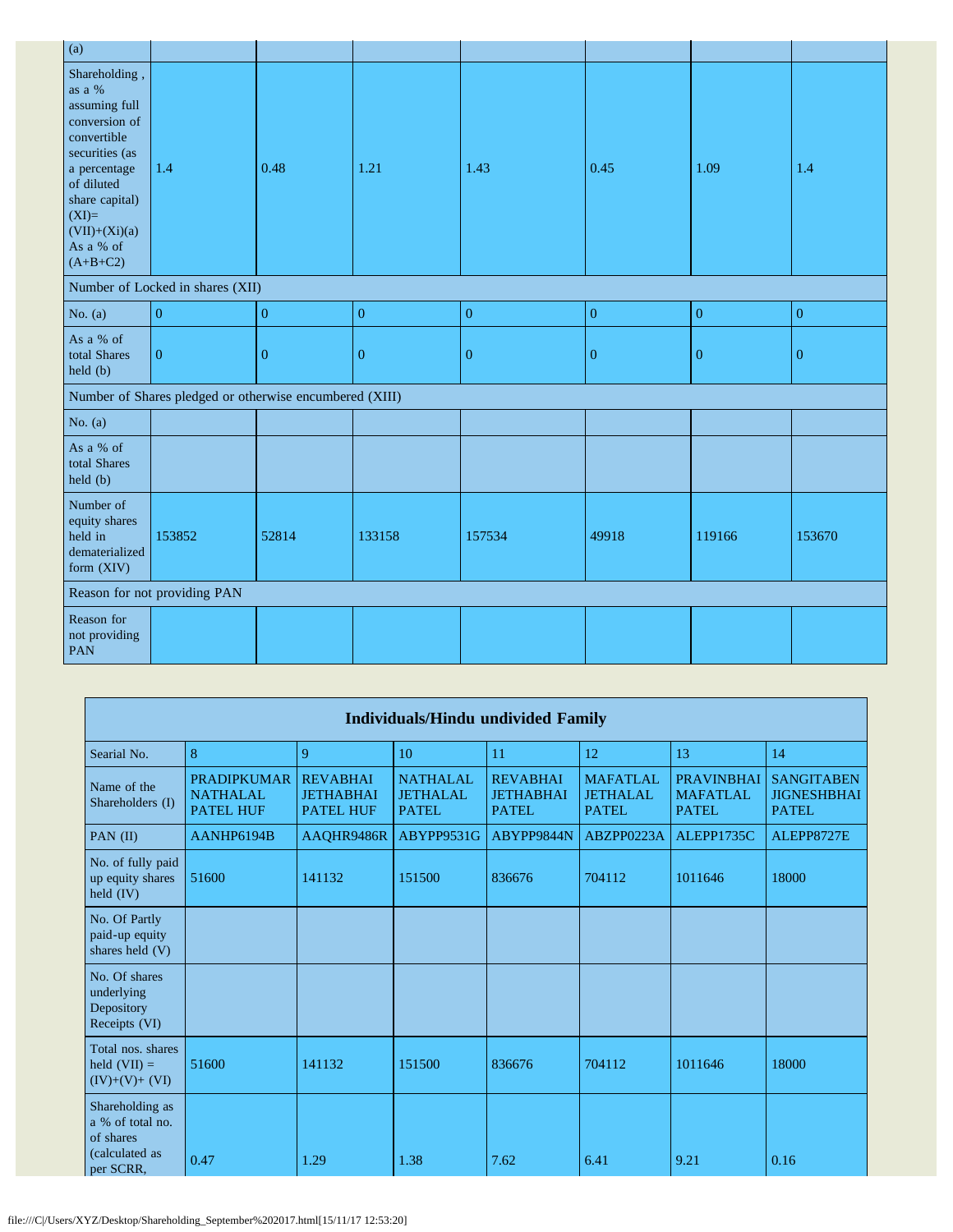| 1957) (VIII) As<br>a % of<br>$(A+B+C2)$                                                                                                                                                     |                                                         |                  |                  |                  |        |         |                  |  |
|---------------------------------------------------------------------------------------------------------------------------------------------------------------------------------------------|---------------------------------------------------------|------------------|------------------|------------------|--------|---------|------------------|--|
| Number of Voting Rights held in each class of securities (IX)                                                                                                                               |                                                         |                  |                  |                  |        |         |                  |  |
| Class eg:X                                                                                                                                                                                  | 51600                                                   | 141132           | 151500           | 836676           | 704112 | 1011646 | 18000            |  |
| Class eg:y                                                                                                                                                                                  |                                                         |                  |                  |                  |        |         |                  |  |
| Total                                                                                                                                                                                       | 51600                                                   | 141132           | 151500           | 836676           | 704112 | 1011646 | 18000            |  |
| Total as a % of<br><b>Total Voting</b><br>rights                                                                                                                                            | 0.47                                                    | 1.29             | 1.38             | 7.62             | 6.41   | 9.21    | 0.16             |  |
| No. Of Shares<br>Underlying<br>Outstanding<br>convertible<br>securities $(X)$                                                                                                               |                                                         |                  |                  |                  |        |         |                  |  |
| No. of Shares<br>Underlying<br>Outstanding<br>Warrants (Xi)                                                                                                                                 |                                                         |                  |                  |                  |        |         |                  |  |
| No. Of Shares<br>Underlying<br>Outstanding<br>convertible<br>securities and<br>No. Of Warrants<br>$(Xi)$ (a)                                                                                |                                                         |                  |                  |                  |        |         |                  |  |
| Shareholding,<br>as a % assuming<br>full conversion<br>of convertible<br>securities (as a<br>percentage of<br>diluted share<br>capital) (XI)=<br>$(VII)+(Xi)(a) As$<br>a % of<br>$(A+B+C2)$ | 0.47                                                    | 1.29             | 1.38             | 7.62             | 6.41   | 9.21    | 0.16             |  |
|                                                                                                                                                                                             | Number of Locked in shares (XII)                        |                  |                  |                  |        |         |                  |  |
| No. $(a)$                                                                                                                                                                                   | $\boldsymbol{0}$                                        | $\boldsymbol{0}$ | $\boldsymbol{0}$ | $\boldsymbol{0}$ | 577180 | 793370  | $\boldsymbol{0}$ |  |
| As a % of total<br>Shares held (b)                                                                                                                                                          | $\mathbf{0}$                                            | $\boldsymbol{0}$ | $\mathbf{0}$     | $\boldsymbol{0}$ | 81.97  | 78.42   | $\boldsymbol{0}$ |  |
|                                                                                                                                                                                             | Number of Shares pledged or otherwise encumbered (XIII) |                  |                  |                  |        |         |                  |  |
| No. $(a)$                                                                                                                                                                                   |                                                         |                  |                  |                  |        |         |                  |  |
| As a % of total<br>Shares held (b)                                                                                                                                                          |                                                         |                  |                  |                  |        |         |                  |  |
| Number of<br>equity shares<br>held in<br>dematerialized<br>form (XIV)                                                                                                                       | 51600                                                   | 141132           | 151500           | 836676           | 704112 | 1011646 | 18000            |  |
| Reason for not providing PAN                                                                                                                                                                |                                                         |                  |                  |                  |        |         |                  |  |
| Reason for not<br>providing PAN                                                                                                                                                             |                                                         |                  |                  |                  |        |         |                  |  |

| <b>Individuals/Hindu undivided Family</b> |  |    |  |  |    |  |  |
|-------------------------------------------|--|----|--|--|----|--|--|
| Searial No.                               |  | 16 |  |  | 10 |  |  |
|                                           |  |    |  |  |    |  |  |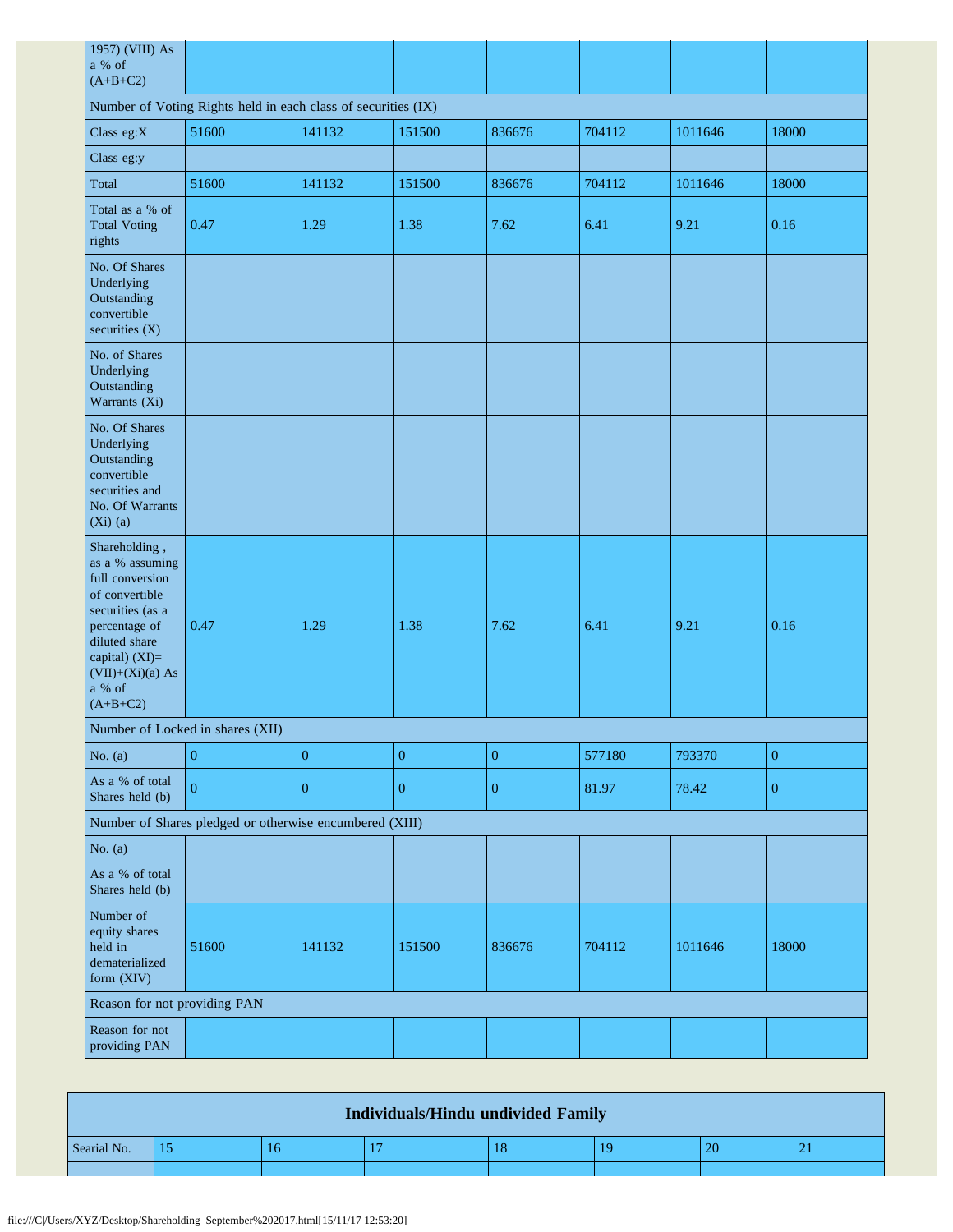| Name of the<br>Shareholders<br>$($ $\Gamma$                                                                   | <b>DHANAJIBHAI</b><br><b>SHIVRAMBHAI</b><br><b>PATEL</b>      | <b>RINKUBEN</b><br><b>RAMESHBHAI</b><br><b>PATEL</b> | <b>KALPESHKUMAR</b><br><b>NATHALAL</b><br><b>PATEL</b> | <b>MEHUL</b><br><b>NARSINHBHAI</b><br><b>PATEL</b> | <b>NARSINHBHAI</b><br><b>JETHALAL</b><br><b>PATEL</b> | <b>SHANTABEN</b><br><b>MAFATLAL</b><br><b>PATEL</b> | <b>LAXMIBEN</b><br><b>REVABHAI</b><br><b>PATEL</b> |
|---------------------------------------------------------------------------------------------------------------|---------------------------------------------------------------|------------------------------------------------------|--------------------------------------------------------|----------------------------------------------------|-------------------------------------------------------|-----------------------------------------------------|----------------------------------------------------|
| PAN (II)                                                                                                      | AMSPP1663N                                                    | ARAPP7961J                                           | ASLPP0443K                                             | ASLPP0482G                                         | ASLPP0625K                                            | ATTPP7767M                                          | ATTPP8113H                                         |
| No. of fully<br>paid up equity<br>shares held<br>(IV)                                                         | 810864                                                        | 28994                                                | 844370                                                 | 74882                                              | 769984                                                | 105102                                              | 52106                                              |
| No. Of Partly<br>paid-up equity<br>shares held<br>(V)                                                         |                                                               |                                                      |                                                        |                                                    |                                                       |                                                     |                                                    |
| No. Of shares<br>underlying<br>Depository<br>Receipts (VI)                                                    |                                                               |                                                      |                                                        |                                                    |                                                       |                                                     |                                                    |
| Total nos.<br>shares held<br>$(VII) =$<br>$(IV)+(V)+$<br>(VI)                                                 | 810864                                                        | 28994                                                | 844370                                                 | 74882                                              | 769984                                                | 105102                                              | 52106                                              |
| Shareholding<br>as a % of<br>total no. of<br>shares<br>(calculated as<br>per SCRR,<br>1957) (VIII)            | 7.38                                                          | 0.26                                                 | 7.69                                                   | 0.68                                               | 7.01                                                  | 0.96                                                | 0.47                                               |
| As a % of<br>$(A+B+C2)$                                                                                       |                                                               |                                                      |                                                        |                                                    |                                                       |                                                     |                                                    |
|                                                                                                               | Number of Voting Rights held in each class of securities (IX) |                                                      |                                                        |                                                    |                                                       |                                                     |                                                    |
| Class eg: $X$                                                                                                 | 810864                                                        | 28994                                                | 844370                                                 | 74882                                              | 769984                                                | 105102                                              | 52106                                              |
| Class eg:y                                                                                                    |                                                               |                                                      |                                                        |                                                    |                                                       |                                                     |                                                    |
| Total                                                                                                         | 810864                                                        | 28994                                                | 844370                                                 | 74882                                              | 769984                                                | 105102                                              | 52106                                              |
| Total as a %<br>of Total<br>Voting rights                                                                     | 7.38                                                          | 0.26                                                 | 7.69                                                   | 0.68                                               | 7.01                                                  | 0.96                                                | 0.47                                               |
| No. Of Shares<br>Underlying<br>Outstanding<br>convertible<br>securities $(X)$                                 |                                                               |                                                      |                                                        |                                                    |                                                       |                                                     |                                                    |
| No. of Shares<br>Underlying<br>Outstanding<br>Warrants (Xi)                                                   |                                                               |                                                      |                                                        |                                                    |                                                       |                                                     |                                                    |
| No. Of Shares<br>Underlying<br>Outstanding<br>convertible<br>securities and<br>No. Of<br>Warrants (Xi)<br>(a) |                                                               |                                                      |                                                        |                                                    |                                                       |                                                     |                                                    |
| Shareholding,<br>as a %<br>assuming full<br>conversion of<br>convertible<br>securities (as<br>a percentage    | 7.38                                                          | 0.26                                                 | 7.69                                                   | 0.68                                               | 7.01                                                  | 0.96                                                | 0.47                                               |
| of diluted                                                                                                    |                                                               |                                                      |                                                        |                                                    |                                                       |                                                     |                                                    |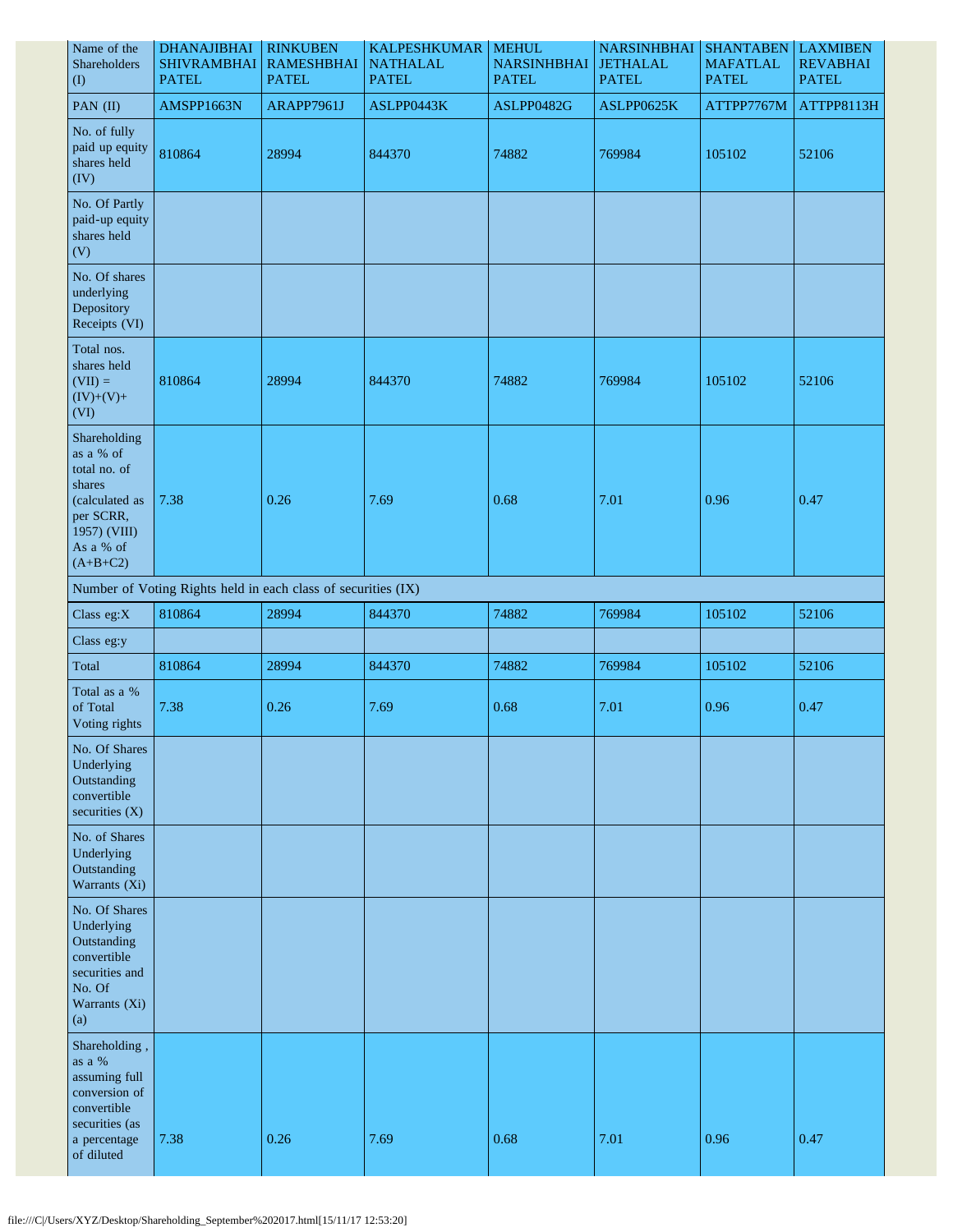| share capital)<br>$(XI)=$<br>$(VII)+(Xi)(a)$<br>As a % of<br>$(A+B+C2)$ |                                                         |              |        |       |                |                |       |
|-------------------------------------------------------------------------|---------------------------------------------------------|--------------|--------|-------|----------------|----------------|-------|
|                                                                         | Number of Locked in shares (XII)                        |              |        |       |                |                |       |
| No. $(a)$                                                               | 629090                                                  | $\mathbf{0}$ | 132000 | 66000 | $\mathbf{0}$   | $\mathbf{0}$   | 36000 |
| As a % of<br>total Shares<br>held (b)                                   | 77.58                                                   | $\mathbf{0}$ | 15.63  | 88.14 | $\overline{0}$ | $\overline{0}$ | 69.09 |
|                                                                         | Number of Shares pledged or otherwise encumbered (XIII) |              |        |       |                |                |       |
| No. $(a)$                                                               |                                                         |              |        |       |                |                |       |
| As a % of<br>total Shares<br>held (b)                                   |                                                         |              |        |       |                |                |       |
| Number of<br>equity shares<br>held in<br>dematerialized<br>form (XIV)   | 810864                                                  | 28994        | 844370 | 74882 | 769984         | 105102         | 52106 |
|                                                                         | Reason for not providing PAN                            |              |        |       |                |                |       |
| Reason for<br>not providing<br><b>PAN</b>                               |                                                         |              |        |       |                |                |       |

| <b>Individuals/Hindu undivided Family</b>                                                                                     |                                                               |                                                    |                                                        |                                                       |                                                     |                                                      |                                                   |  |  |
|-------------------------------------------------------------------------------------------------------------------------------|---------------------------------------------------------------|----------------------------------------------------|--------------------------------------------------------|-------------------------------------------------------|-----------------------------------------------------|------------------------------------------------------|---------------------------------------------------|--|--|
| Searial No.                                                                                                                   | 22                                                            | 23                                                 | 24                                                     | 25                                                    | 26                                                  | 27                                                   | 28                                                |  |  |
| Name of the<br><b>Shareholders</b><br>(1)                                                                                     | <b>CHANDRIKABEN</b><br><b>NARSINHBHAI</b><br><b>PATEL</b>     | <b>BABIBEN</b><br><b>NATHABHAI</b><br><b>PATEL</b> | <b>CHHAYABEN</b><br><b>PRAVINKUMAR</b><br><b>PATEL</b> | <b>PRADIPKUMAR</b><br><b>NATHALAL</b><br><b>PATEL</b> | <b>INDUBEN</b><br><b>DHANJIBHAI</b><br><b>PATEL</b> | <b>URMIBEN</b><br><b>PRADIPKUMAR</b><br><b>PATEL</b> | <b>BHARGAV</b><br><b>REVABHAI</b><br><b>PATEL</b> |  |  |
| PAN (II)                                                                                                                      | ATTPP8115B                                                    | AUBPP3046L                                         | AVEPP6203F                                             | BEIPP4646A                                            | BIXPP1439E                                          | <b>BJBPP0650G</b>                                    | CBRPP2224D                                        |  |  |
| No. of fully<br>paid up equity<br>shares held<br>(IV)                                                                         | 12008                                                         | 9432                                               | 88024                                                  | 766054                                                | 73364                                               | 13000                                                | 55200                                             |  |  |
| No. Of Partly<br>paid-up equity<br>shares held<br>(V)                                                                         |                                                               |                                                    |                                                        |                                                       |                                                     |                                                      |                                                   |  |  |
| No. Of shares<br>underlying<br>Depository<br>Receipts (VI)                                                                    |                                                               |                                                    |                                                        |                                                       |                                                     |                                                      |                                                   |  |  |
| Total nos.<br>shares held<br>$(VII) =$<br>$(IV)+(V)+$<br>(VI)                                                                 | 12008                                                         | 9432                                               | 88024                                                  | 766054                                                | 73364                                               | 13000                                                | 55200                                             |  |  |
| Shareholding<br>as a % of<br>total no. of<br>shares<br>(calculated as<br>per SCRR,<br>1957) (VIII)<br>As a % of<br>$(A+B+C2)$ | 0.11                                                          | 0.09                                               | 0.8                                                    | 6.98                                                  | 0.67                                                | 0.12                                                 | 0.5                                               |  |  |
|                                                                                                                               | Number of Voting Rights held in each class of securities (IX) |                                                    |                                                        |                                                       |                                                     |                                                      |                                                   |  |  |

file:///C|/Users/XYZ/Desktop/Shareholding\_September%202017.html[15/11/17 12:53:20]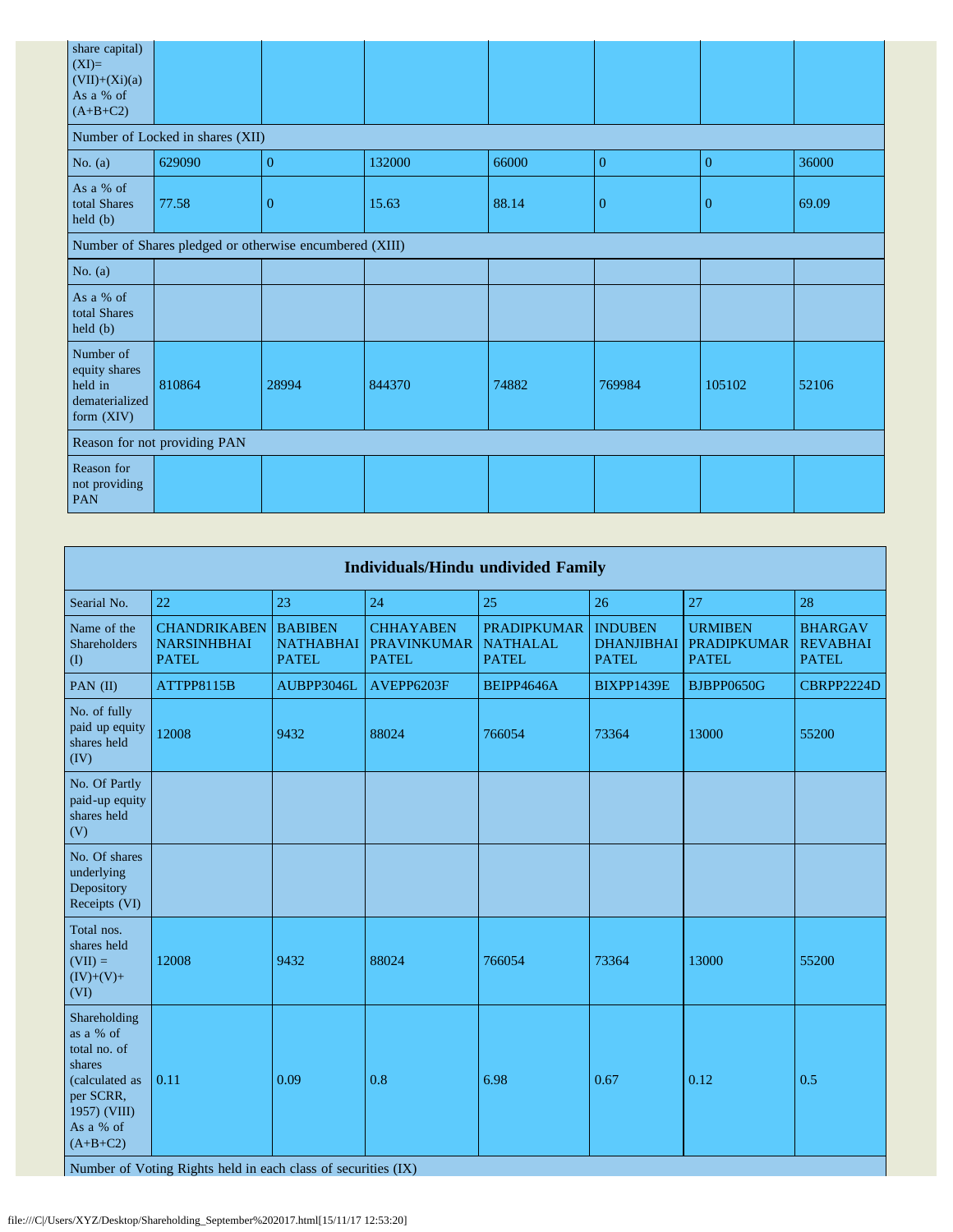| Class eg:X                                                                                                                                                                                             | 12008                                                   | 9432             | 88024            | 766054           | 73364            | 13000            | 55200            |
|--------------------------------------------------------------------------------------------------------------------------------------------------------------------------------------------------------|---------------------------------------------------------|------------------|------------------|------------------|------------------|------------------|------------------|
| Class eg:y                                                                                                                                                                                             |                                                         |                  |                  |                  |                  |                  |                  |
| Total                                                                                                                                                                                                  | 12008                                                   | 9432             | 88024            | 766054           | 73364            | 13000            | 55200            |
| Total as a %<br>of Total<br>Voting rights                                                                                                                                                              | 0.11                                                    | 0.09             | 0.8              | 6.98             | $0.67\,$         | 0.12             | 0.5              |
| No. Of Shares<br>Underlying<br>Outstanding<br>convertible<br>securities $(X)$                                                                                                                          |                                                         |                  |                  |                  |                  |                  |                  |
| No. of Shares<br>Underlying<br>Outstanding<br>Warrants (Xi)                                                                                                                                            |                                                         |                  |                  |                  |                  |                  |                  |
| No. Of Shares<br>Underlying<br>Outstanding<br>convertible<br>securities and<br>No. Of<br>Warrants (Xi)<br>(a)                                                                                          |                                                         |                  |                  |                  |                  |                  |                  |
| Shareholding,<br>as a $\%$<br>assuming full<br>conversion of<br>convertible<br>securities (as<br>a percentage<br>of diluted<br>share capital)<br>$(XI)=$<br>$(VII)+(Xi)(a)$<br>As a % of<br>$(A+B+C2)$ | 0.11                                                    | 0.09             | 0.8              | 6.98             | 0.67             | 0.12             | 0.5              |
|                                                                                                                                                                                                        | Number of Locked in shares (XII)                        |                  |                  |                  |                  |                  |                  |
| No. $(a)$                                                                                                                                                                                              | $\boldsymbol{0}$                                        | $\boldsymbol{0}$ | $\boldsymbol{0}$ | ${\bf 0}$        | $\boldsymbol{0}$ | $\boldsymbol{0}$ | $\boldsymbol{0}$ |
| As a % of<br>total Shares<br>held (b)                                                                                                                                                                  | $\boldsymbol{0}$                                        | $\boldsymbol{0}$ | $\boldsymbol{0}$ | $\boldsymbol{0}$ | $\boldsymbol{0}$ | $\mathbf{0}$     | $\boldsymbol{0}$ |
|                                                                                                                                                                                                        | Number of Shares pledged or otherwise encumbered (XIII) |                  |                  |                  |                  |                  |                  |
| No. $(a)$                                                                                                                                                                                              |                                                         |                  |                  |                  |                  |                  |                  |
| As a % of<br>total Shares<br>held (b)                                                                                                                                                                  |                                                         |                  |                  |                  |                  |                  |                  |
| Number of<br>equity shares<br>held in<br>dematerialized<br>form (XIV)                                                                                                                                  | 12008                                                   | 9432             | 88024            | 766054           | 73364            | 13000            | 55200            |
|                                                                                                                                                                                                        | Reason for not providing PAN                            |                  |                  |                  |                  |                  |                  |
| Reason for<br>not providing<br>PAN                                                                                                                                                                     |                                                         |                  |                  |                  |                  |                  |                  |

## **Individuals/Hindu undivided Family**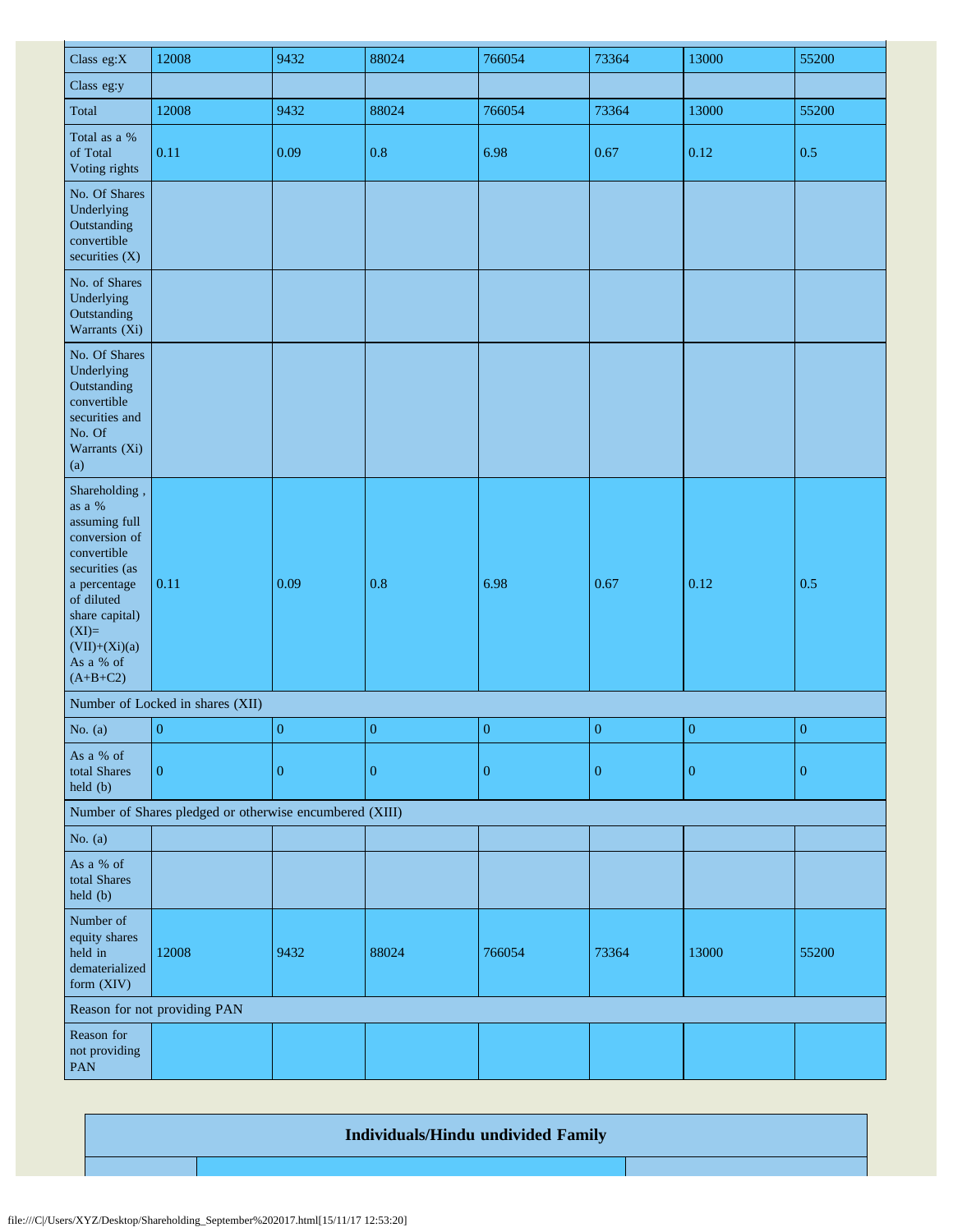| 29                                                            |                       |
|---------------------------------------------------------------|-----------------------|
| TRUPTIBEN KALPESHBHAI PATEL                                   | Click here to go back |
| CJZPP2957B                                                    | Total                 |
| 28996                                                         | 7467158               |
|                                                               |                       |
|                                                               |                       |
| 28996                                                         | 7467158               |
| 0.26                                                          | 68.01                 |
| Number of Voting Rights held in each class of securities (IX) |                       |
| 28996                                                         | 7467158               |
|                                                               |                       |
| 28996                                                         | 7467158               |
| 0.26                                                          | 68.01                 |
|                                                               |                       |
|                                                               |                       |
|                                                               |                       |
| 0.26                                                          | 68.01                 |
| Number of Locked in shares (XII)                              |                       |
| $\mathbf{0}$                                                  | 2233640               |
| $\overline{0}$                                                | 29.91                 |
|                                                               |                       |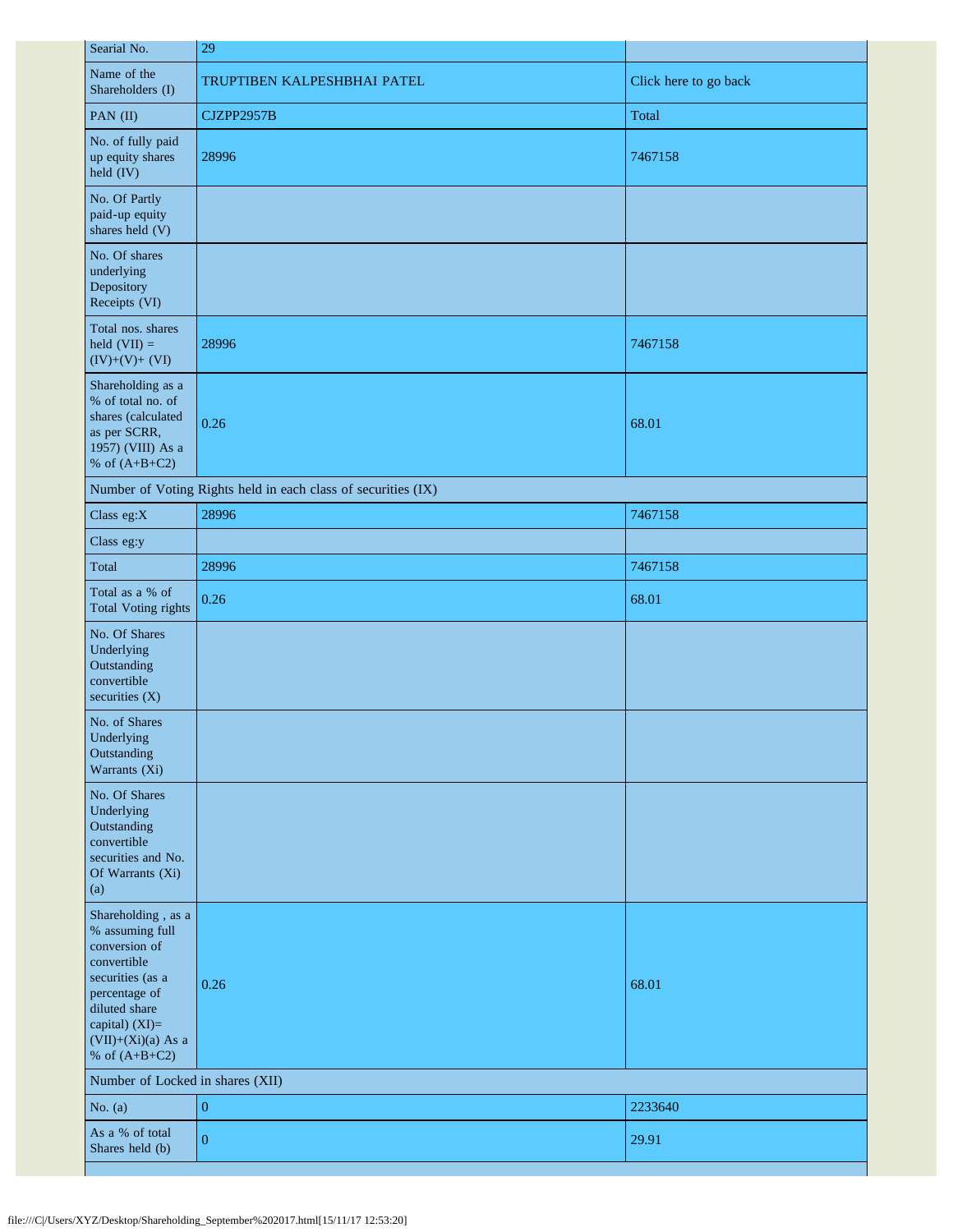| Number of Shares pledged or otherwise encumbered (XIII)              |                              |         |  |  |  |  |  |
|----------------------------------------------------------------------|------------------------------|---------|--|--|--|--|--|
| No. $(a)$                                                            |                              |         |  |  |  |  |  |
| As a % of total<br>Shares held (b)                                   |                              |         |  |  |  |  |  |
| Number of equity<br>shares held in<br>dematerialized<br>form $(XIV)$ | 28996                        | 7467158 |  |  |  |  |  |
|                                                                      | Reason for not providing PAN |         |  |  |  |  |  |
| Reason for not<br>providing PAN                                      |                              |         |  |  |  |  |  |

| Individuals - ii. Individual shareholders holding nominal share capital in excess of Rs. 2 lakhs.                    |                                                               |                                        |                                           |                                                      |                          |  |  |  |  |
|----------------------------------------------------------------------------------------------------------------------|---------------------------------------------------------------|----------------------------------------|-------------------------------------------|------------------------------------------------------|--------------------------|--|--|--|--|
| Searial No.                                                                                                          | 1                                                             | $\overline{c}$                         | 3                                         | $\overline{4}$                                       |                          |  |  |  |  |
| Name of the<br>Shareholders (I)                                                                                      | <b>VINODSING</b><br><b>NARYAANSING</b><br><b>RATHORE</b>      | <b>BOSHOBY</b><br><b>UTKARSH PATEL</b> | <b>ABHISHEK JAYANT</b><br><b>KULKARNI</b> | <b>PRIYAL</b><br><b>BHADRESHKUMAR</b><br><b>SHAH</b> | Click here to<br>go back |  |  |  |  |
| PAN (II)                                                                                                             | ADLPR3200R                                                    | AHPPP6365F                             | AMVPK7493C                                | DLHPS8026M                                           | Total                    |  |  |  |  |
| No. of fully paid<br>up equity shares<br>held (IV)                                                                   | 201000                                                        | 444000                                 | 114000                                    | 291000                                               | 1050000                  |  |  |  |  |
| No. Of Partly<br>paid-up equity<br>shares held (V)                                                                   |                                                               |                                        |                                           |                                                      |                          |  |  |  |  |
| No. Of shares<br>underlying<br>Depository<br>Receipts (VI)                                                           |                                                               |                                        |                                           |                                                      |                          |  |  |  |  |
| Total nos. shares<br>held $(VII) =$<br>$(IV)+(V)+(VI)$                                                               | 201000                                                        | 444000                                 | 114000                                    | 291000                                               | 1050000                  |  |  |  |  |
| Shareholding as a<br>% of total no. of<br>shares (calculated<br>as per SCRR,<br>1957) (VIII) As a<br>% of $(A+B+C2)$ | 1.83                                                          | 4.04                                   | 1.04                                      | 2.65                                                 | 9.56                     |  |  |  |  |
|                                                                                                                      | Number of Voting Rights held in each class of securities (IX) |                                        |                                           |                                                      |                          |  |  |  |  |
| Class eg: X                                                                                                          | 201000                                                        | 444000                                 | 114000                                    | 291000                                               | 1050000                  |  |  |  |  |
| Class eg:y                                                                                                           |                                                               |                                        |                                           |                                                      |                          |  |  |  |  |
| Total                                                                                                                | 201000                                                        | 444000                                 | 114000                                    | 291000                                               | 1050000                  |  |  |  |  |
| Total as a % of<br><b>Total Voting rights</b>                                                                        | 1.83                                                          | 4.04                                   | 1.04                                      | 2.65                                                 | 9.56                     |  |  |  |  |
| No. Of Shares<br>Underlying<br>Outstanding<br>convertible<br>securities $(X)$                                        |                                                               |                                        |                                           |                                                      |                          |  |  |  |  |
| No. of Shares<br>Underlying<br>Outstanding<br>Warrants (Xi)                                                          |                                                               |                                        |                                           |                                                      |                          |  |  |  |  |
| No. Of Shares<br>Underlying<br>Outstanding<br>convertible                                                            |                                                               |                                        |                                           |                                                      |                          |  |  |  |  |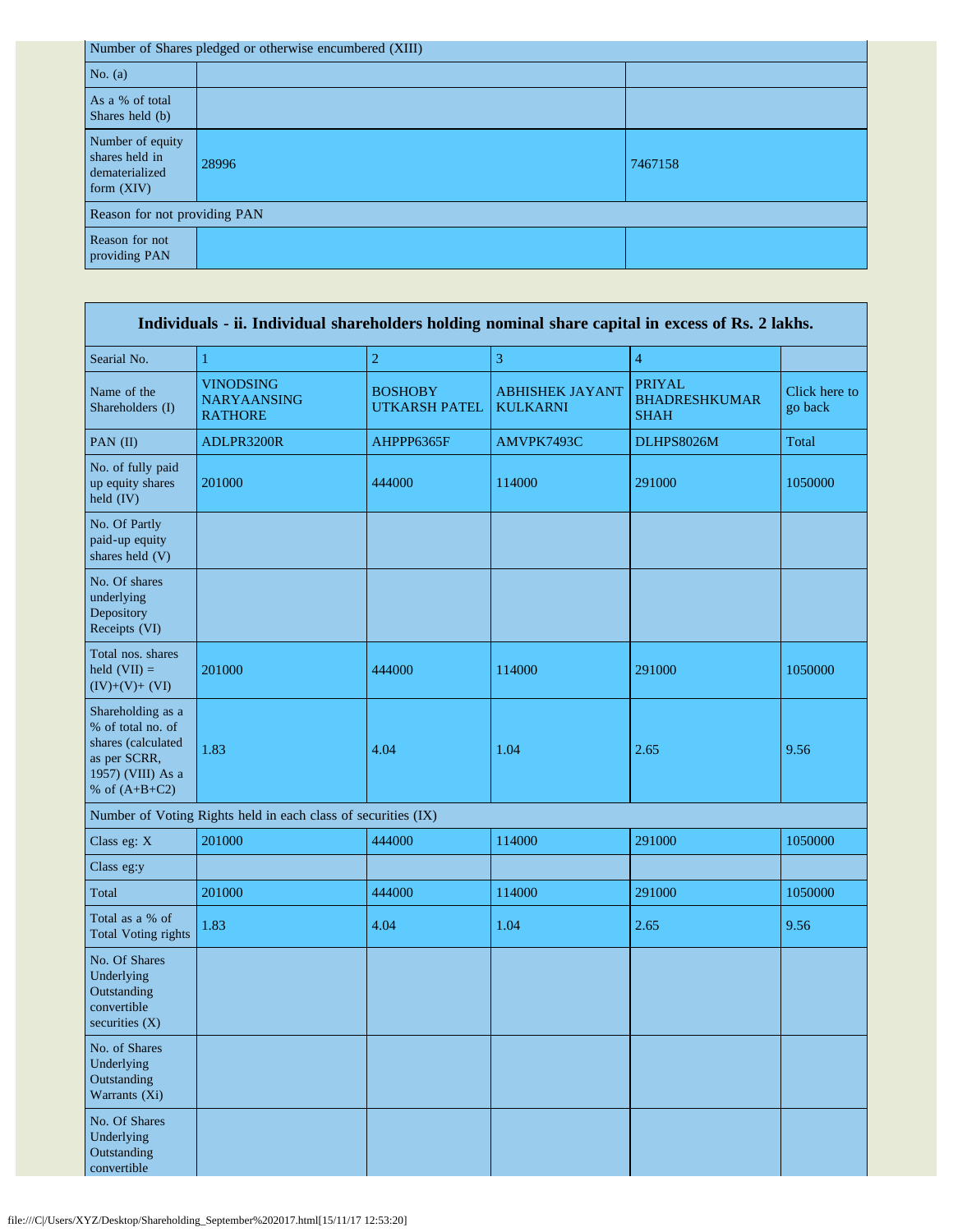| securities and No.<br>Of Warrants (Xi)<br>(a)                                                                                                                                        |                |                |              |                |                |
|--------------------------------------------------------------------------------------------------------------------------------------------------------------------------------------|----------------|----------------|--------------|----------------|----------------|
| Shareholding, as a<br>% assuming full<br>conversion of<br>convertible<br>securities (as a<br>percentage of<br>diluted share<br>capital) $(XI)=$<br>(VII)+(X) As a %<br>of $(A+B+C2)$ | 1.83           | 4.04           | 1.04         | 2.65           | 9.56           |
| Number of Locked in shares (XII)                                                                                                                                                     |                |                |              |                |                |
| No. $(a)$                                                                                                                                                                            | $\overline{0}$ | $\overline{0}$ | $\theta$     | $\overline{0}$ | $\overline{0}$ |
| As a % of total<br>Shares held (b)                                                                                                                                                   | $\overline{0}$ | $\mathbf{0}$   | $\mathbf{0}$ | 0              | $\overline{0}$ |
| Number of equity<br>shares held in<br>dematerialized<br>form (XIV)                                                                                                                   | 201000         | 444000         | 114000       | 291000         | 1050000        |
| Reason for not providing PAN                                                                                                                                                         |                |                |              |                |                |
| Reason for not<br>providing PAN                                                                                                                                                      |                |                |              |                |                |

|                                                                                                                      | Any Other (specify)        |                            |                                              |                |                       |                          |  |  |  |
|----------------------------------------------------------------------------------------------------------------------|----------------------------|----------------------------|----------------------------------------------|----------------|-----------------------|--------------------------|--|--|--|
| Searial No.                                                                                                          | 1                          | $\overline{2}$             | 3                                            | $\overline{4}$ | 5                     |                          |  |  |  |
| Category                                                                                                             | Clearing<br><b>Members</b> | <b>Bodies</b><br>Corporate | <b>NRI</b>                                   | <b>NRI</b>     | $NRI - Non-$<br>Repat |                          |  |  |  |
| Category / More<br>than 1 percentage                                                                                 | Category                   | Category                   | More than 1 percentage of<br>shareholding    | Category       | Category              |                          |  |  |  |
| Name of the<br>Shareholders (I)                                                                                      |                            |                            | <b>PADMANABHAN</b><br><b>BALASUBRAMANIAM</b> |                |                       | Click here to go<br>back |  |  |  |
| PAN (II)                                                                                                             |                            |                            | AKYPB9555B                                   |                |                       | Total                    |  |  |  |
| No. of the<br>Shareholders (I)                                                                                       | $\overline{2}$             | 12                         | $\mathbf{1}$                                 | $\overline{c}$ | 3                     | 19                       |  |  |  |
| No. of fully paid<br>up equity shares<br>held (IV)                                                                   | 9000                       | 66000                      | 138000                                       | 60000          | 72000                 | 207000                   |  |  |  |
| No. Of Partly<br>paid-up equity<br>shares held (V)                                                                   |                            |                            |                                              |                |                       |                          |  |  |  |
| No. Of shares<br>underlying<br>Depository<br>Receipts (VI)                                                           |                            |                            |                                              |                |                       |                          |  |  |  |
| Total nos. shares<br>held $(VII) =$<br>$(IV)+(V)+(VI)$                                                               | 9000                       | 66000                      | 138000                                       | 60000          | 72000                 | 207000                   |  |  |  |
| Shareholding as a<br>% of total no. of<br>shares (calculated<br>as per SCRR,<br>1957) (VIII) As a<br>% of $(A+B+C2)$ | 0.08                       | 0.6                        | 1.26                                         | 0.55           | 0.66                  | 1.89                     |  |  |  |
| Number of Voting Rights held in each class of securities (IX)                                                        |                            |                            |                                              |                |                       |                          |  |  |  |
|                                                                                                                      |                            |                            |                                              |                |                       |                          |  |  |  |